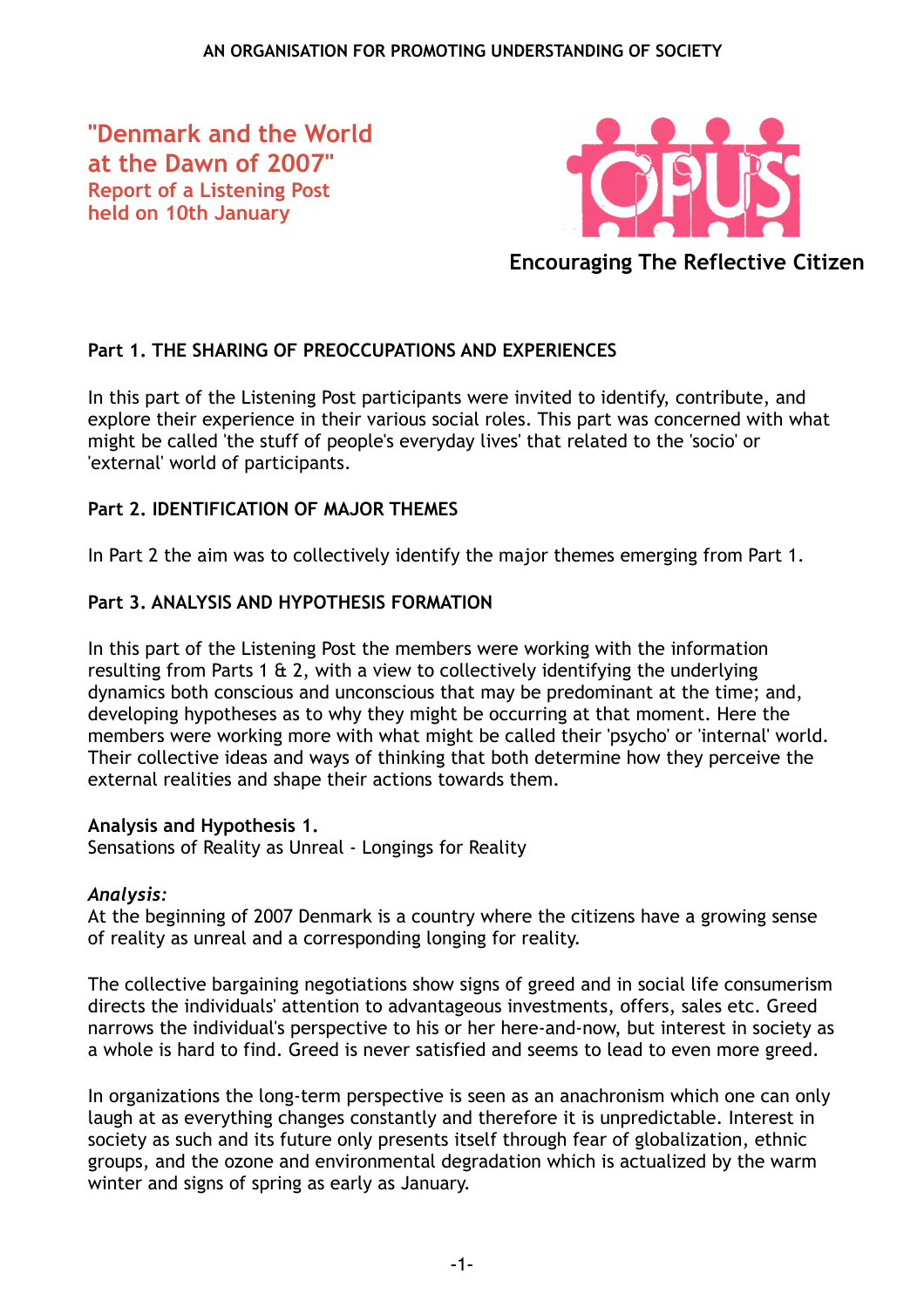Greed can be seen as a defence against the experience of reality as unreal, as lacking authentic passion and contact. Further as defence against the build-up of manipulating links between reality and the citizens: spin doctors, opinion polls, tactics in order to obtain or remain in power with no remembrance of what this power was meant to be used for, the desperation in the media when confronted with the falling rate of criminal violence because the editorial committee demands vivid images of violence, the embarrassing euphemisms of torture and the civil war in Iraq, quality control which has no regard for the experience of quality, but only for evasion of responsibility, management speak which calls job cuts 'decruitment' and pretends that management by values can go hand in hand with still more sophisticated and time consuming control systems etc. Rather than creating a paranoid atmosphere, this contributes to a general experience of nobody saying what they mean, nobody meaning what they say and everybody having forgotten what they once thought.

There no longer exists a halfway between the 15 minutes of fame and murder committed by the media when journalists besiege a ministry or some other public institution till the top manager is fired or quits. Just as you do not really get famous by taking part in TV-shows like *Star of one Night,* nobody really believes that the dismissed minister or manager was the real cause of the problem. When on maternity leave one can have a feeling of no longer being a necessary part of society, as being superfluous as it makes no difference whether one is there or not. The future that the child represents is not part of the picture, and children are ranged on level with designer kitchens and victims of interesting illnesses that doctors have overlooked.

Greed also manifests itself by the disappearance of breaks. In the breaks one habitually checks one's e-mail, the mobile phone or whatever one is busy looking for on the internet. There is a not sharply defined expectation in the air that one should be available 24 hours a day - to one's family, work etc. However, greed also expires from the individual person who is waiting for someone or something that can cut off the feeling of a blurred reality. The year 2006 introduced several new free newspapers and TV-channels. One participant had asked the police on action in connection with the *Ungdomshus* ( Youth house) riots if the helicopter circling above the house in order to follow what was happening, belonged to the police. He was told that it belonged to the Danish TV 2 channel as the police could not afford that kind of equipment.

A new internet game has attracted much attention. The game is copying reality, but at the same time it is real in the sense that real firms act as themselves in the game. The war in Iraq can also be seen as a game. It is the computer game for the liberals/ conservatives while the socialists use the fight for the youth house and Christiania (the free state in Copenhagen founded by hippies in the 1970s) as their game. On closer inspection it has not been possible to identify sensible or just clear motives in these conflicts which in some respects look as romanticized repeat showings of the youth movement and the Vietnam War. Only the dead soldiers cut a small hole in the veil shielding reality.

There is a prophecy circulating among the young people fighting to keep their house. It says that this conflict will cost the life of one of them. As it is, the throwable objects used by the young people, make it not unlikely that a policeman in uniform, too, will lose his life. The police are by the young people looked upon only as agents of evil and not as mortal citizens who carry a uniform and fill out a role. The unconscious wish for death is expressed in the young peoples' prophetic fear of losing lives in their own group, and it is also an indication of them also wanting to get into contact with something real.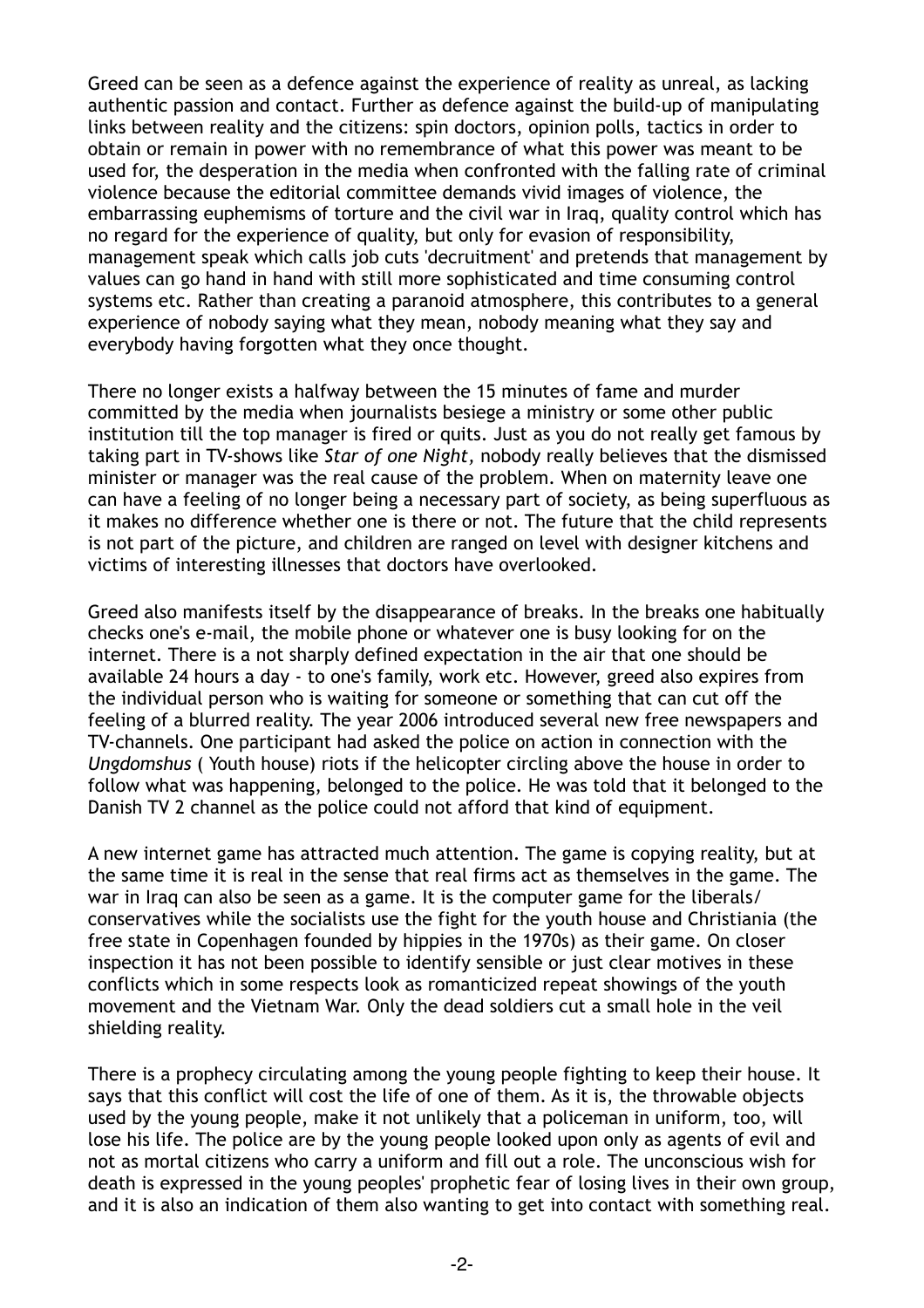## *Hypothesis:*

Society mediated in every detail by the media is more often than not seen as if it is the media that are the objects of interest, not what the media are supposed to mediate. A blurred and unpleasant sense of society as unreal creep in on the citizens and a longing for reality and contact is right under the surface. The blurred contours, however, make it difficult to connect this longing to a task and a perspective which is determined by reality. The risk is that the spectacular and deadly actions which for a moment provide a sense of reality and meaning, will add to the lack of tangible reality in the long run.

## **Analysis and Hypothesis 2**

Family dynamics in the public room: between cave man violence and omnipotent girl power.

## *Analysis:*

The conflicts surrounding the Youth house attract attention and support a hypothesis that this conflict also expresses general aspects of the present society. The conflict has four central agents: The Youth House, The Father House, the lord mayor of Copenhagen and the police. The Youth House on 69, Jagtvej has been the young peoples' own house for 24 years. It has been managed by the so called Monday Meeting consisting of the people present who make decisions based on consensus. The house, which originally was deserted, was "captured" from the municipality by young squatters. Over a long period of time they have - by tacit agreement - won the the right of use to the house. However, a fire broke out in Sweden a few years ago in a house as badly protected against fire as the Youth House is, and a large number of young people who were hanging out in this house, were on the point of being burnt to death. This made the politicians decide that the Youth house should stop being a youth house and sold although the youngsters strongly protested against it.

The group of young people tried to position themselves as representatives of the true part of the young generation by naming the house the Youth house. They demand a place for themselves and their music and parties as well as their political work in groups dealing with anti-capitalistic, anti-EU, anti-globalization, anti-test animals etc. issues. They see society as very wrong and evil, profit oriented and destructive for people, animals and nature.

The house was bought and is today owned by a Christian Free Church by the name of the Father house. It was originally centred on social work and has now taken up revival activities with a strong emotional involvement.

The leadership of this religious community has been taken over from her husband by a woman called Ruth Evensen after God asked her to do it. She leads and controls the sect by means of strict rules. At the time of her taking up the leadership, the community was supposed to give an absolute oath of obedience which separated two thirds from the community and left a very loyal third. The movement has formerly had close contact with a man called Moses Hansen who, among other things, dressed in biblical clothing and took part in a march against Islam, carrying a cross through Nørrebro where the Youth house is situated.

At the same time Henrik Jensen, a historian, has recently published one of the most widely read new books called *The fatherless Society*. It should be noted in this connection that Ritt Bjerregaard, the lord mayor of Copenhagen is the city's first lord